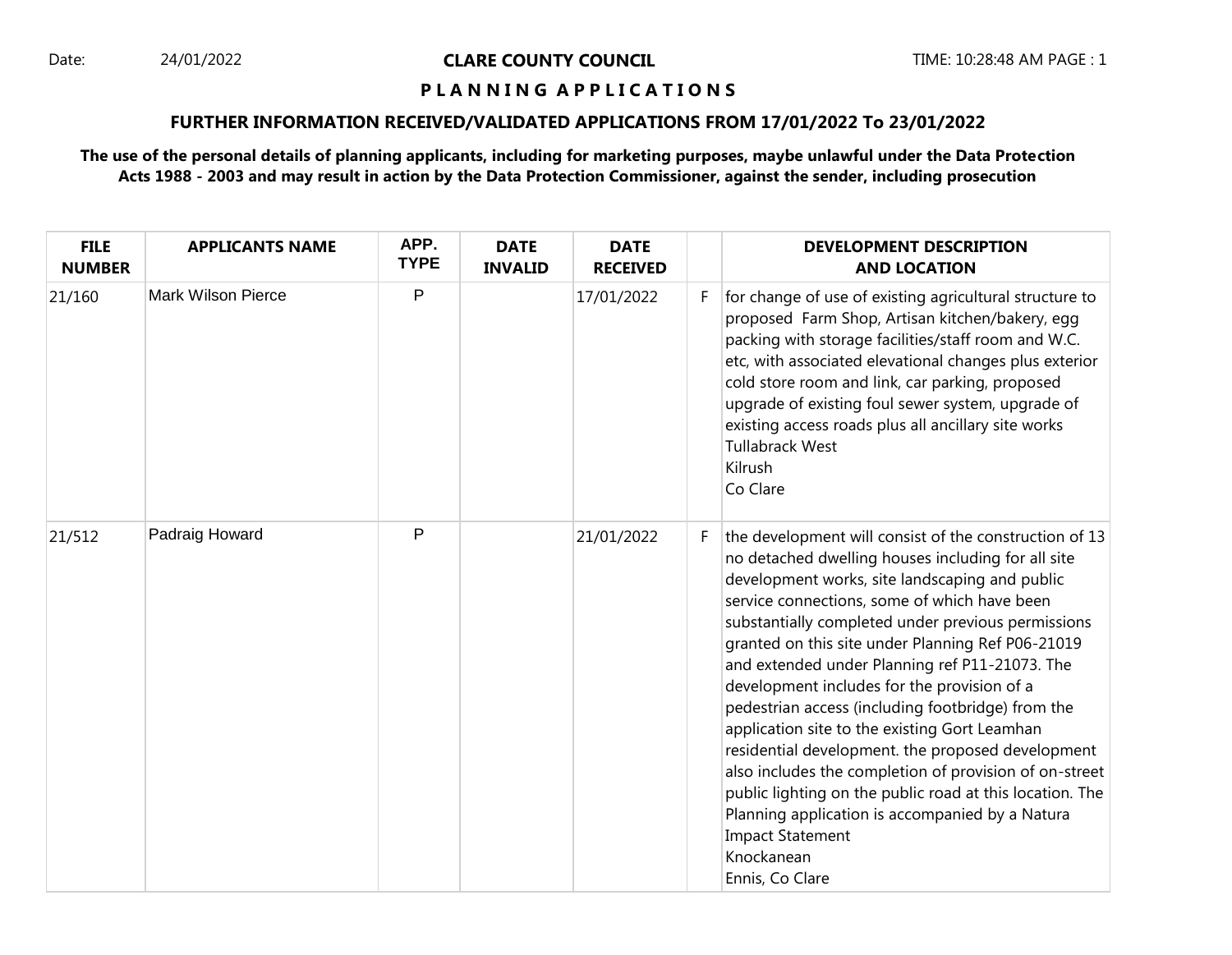#### **P L A N N I N G A P P L I C A T I O N S**

## **FURTHER INFORMATION RECEIVED/VALIDATED APPLICATIONS FROM 17/01/2022 To 23/01/2022**

**The use of the personal details of planning applicants, including for marketing purposes, maybe unlawful under the Data Protection Acts 1988 - 2003 and may result in action by the Data Protection Commissioner, against the sender, including prosecution**

| 21/599 | Leadlane (Drumbiggle Ltd)    | P | 17/01/2022 | F. | for development at this site on lands to the west of<br>Pairc na Coille Retirement Village, in the townland of<br>Drumbiggle, Ennis, County Clare. The development<br>will consist of: 1) Construction of 58 no. residential<br>units comprising: 10 no. four-bed houses, 26 no.<br>three-bed houses, and 22 duplex units comprsing 11<br>no. two-bed ground floor apartment units with 11 no.<br>three-bed house units above. 2) Alterations and<br>upgrade to the existing access road to provide<br>additional footpath, cycle paths and raised traffic<br>tables. 3) Shared communal and semi-private open<br>space, car and bicycle parking, bin stores, site<br>landscaping/boundary treatment works and public<br>lighting. 4) Provision of all associated surface water<br>and foul drainage services and all associated site<br>development works. The application is accompanied<br>by a Natura Impact Statement (NIS)<br>Drumbiggle<br>Ennis<br>Co Clare |
|--------|------------------------------|---|------------|----|---------------------------------------------------------------------------------------------------------------------------------------------------------------------------------------------------------------------------------------------------------------------------------------------------------------------------------------------------------------------------------------------------------------------------------------------------------------------------------------------------------------------------------------------------------------------------------------------------------------------------------------------------------------------------------------------------------------------------------------------------------------------------------------------------------------------------------------------------------------------------------------------------------------------------------------------------------------------|
| 21/684 | Aoife Mahon & Patrick Hickey | P | 20/01/2022 | F. | the construction of new dwelling house, garage, new<br>entrance, sewerage and water facilities along with all<br>necessary associated works<br>Kiltumper<br>Kilmihil<br>Co. Clare                                                                                                                                                                                                                                                                                                                                                                                                                                                                                                                                                                                                                                                                                                                                                                                   |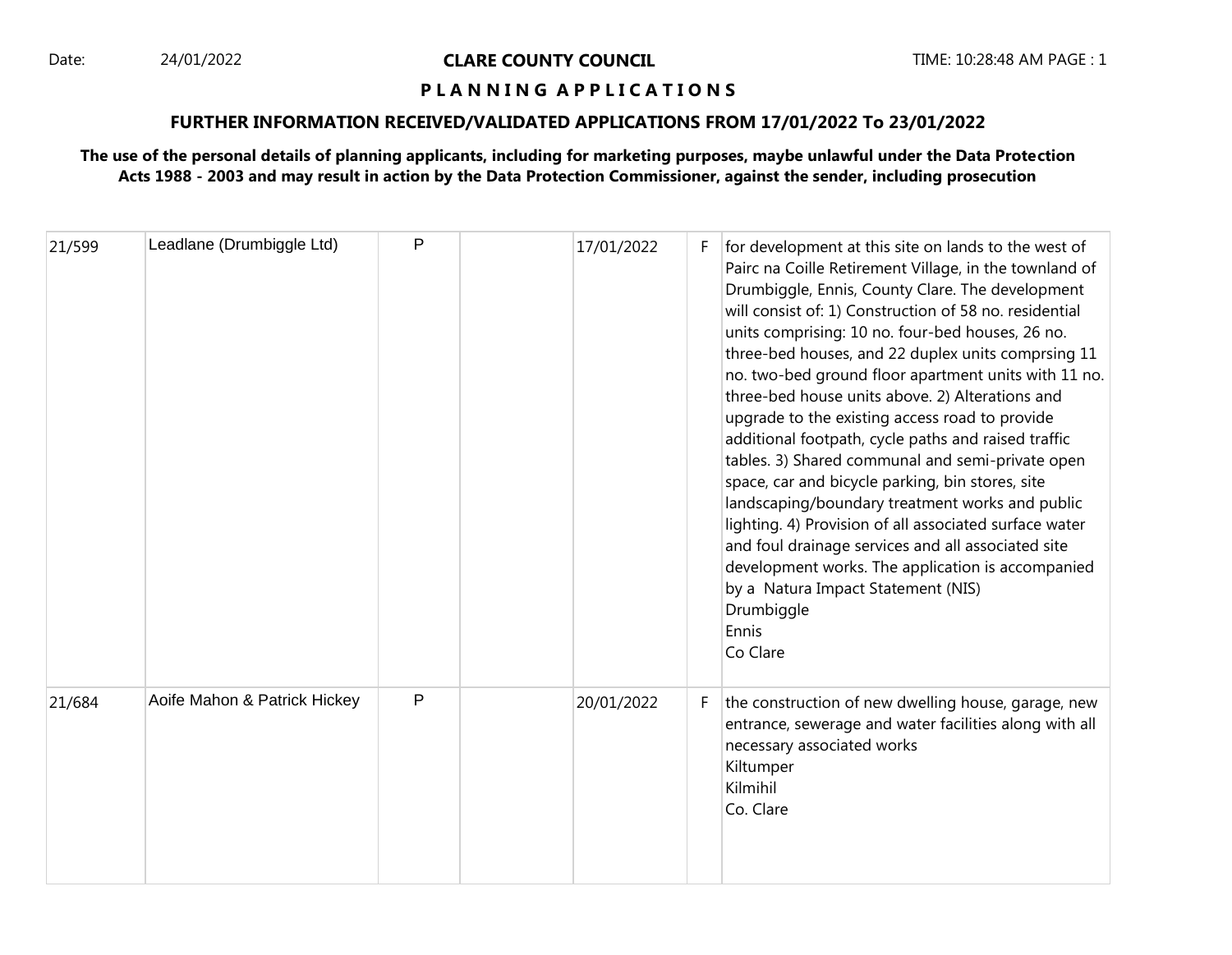### **P L A N N I N G A P P L I C A T I O N S**

## **FURTHER INFORMATION RECEIVED/VALIDATED APPLICATIONS FROM 17/01/2022 To 23/01/2022**

# **The use of the personal details of planning applicants, including for marketing purposes, maybe unlawful under the Data Protection Acts 1988 - 2003 and may result in action by the Data Protection Commissioner, against the sender, including prosecution**

| 21/793  | Fergal & Amanda Casey      | P       | 18/01/2022 | F. | for the construction of a new dwelling house, private<br>garage, entrance road to link with an existing private<br>road, sewerage and water facilities and all necessary<br>associated works<br>Gortnahaha<br>Kildysart<br>Co Clare                                                                     |
|---------|----------------------------|---------|------------|----|---------------------------------------------------------------------------------------------------------------------------------------------------------------------------------------------------------------------------------------------------------------------------------------------------------|
| 21/847  | Laoise Talty & Ollie Burns | $\circ$ | 21/01/2022 | F. | permission to construct a new entrance, dwelling, &<br>garage and install a new wastewater treatment and<br>associated site works<br>Knockadangan<br>Kilmaley<br>Ennis Co Clare                                                                                                                         |
| 21/1105 | Laura Corbett              | P       | 20/01/2022 | F. | to construct 1 no. Dwelling House and garage,<br>provide a new site entrance and connect to new<br>proprietary Waste Water Treatment System and<br>connect to public services and to Lissycasey Group<br>Water Scheme and carry out all ancillary site works<br>Gortnamuck<br>Ballynacally<br>Co. Clare |